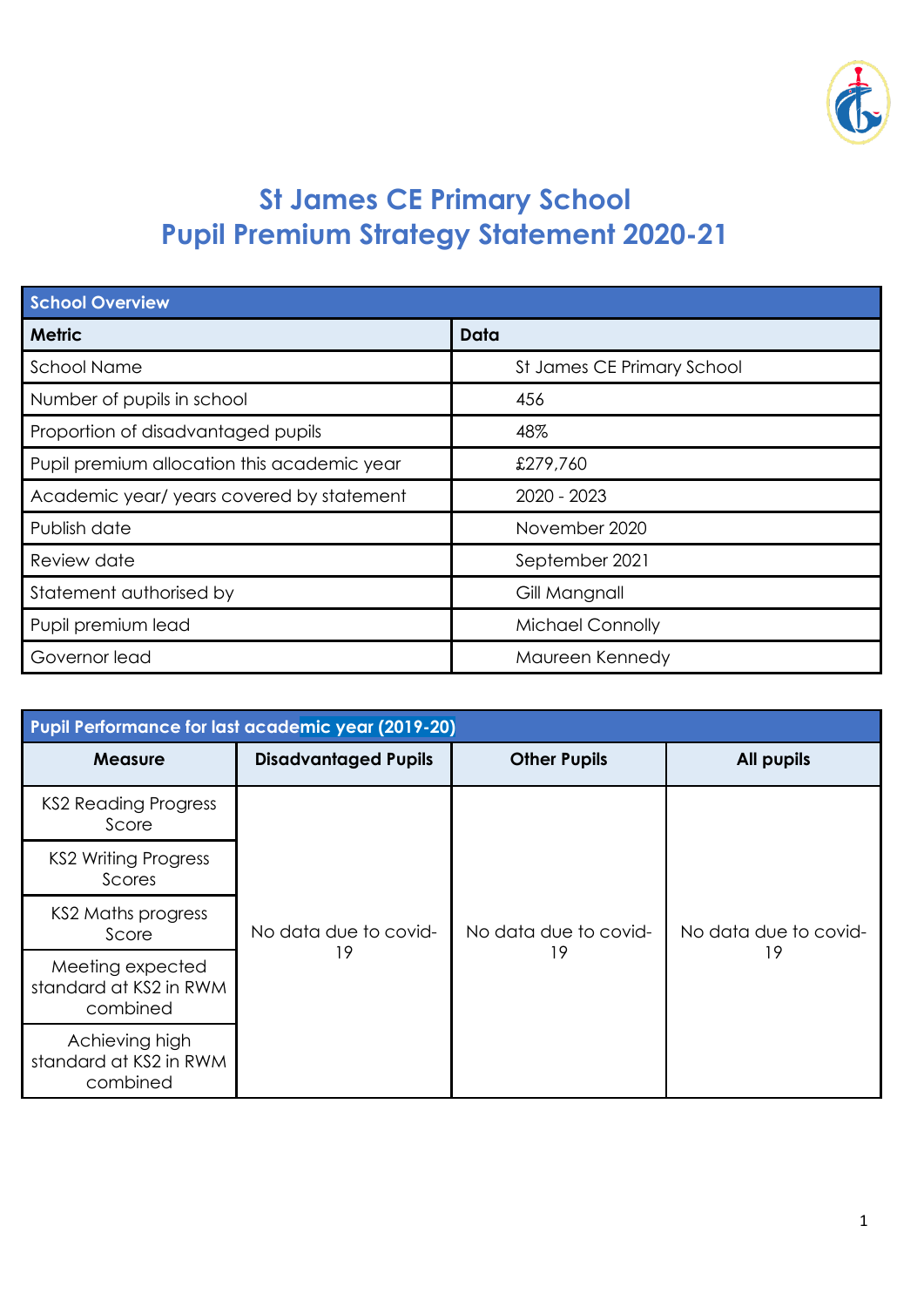| <b>Phonics</b> | No data due to covid-      | No data due to covid- | No data due to covid- |
|----------------|----------------------------|-----------------------|-----------------------|
|                | 93% - disadvantaged pupils |                       |                       |
| Attendance     | 93.5% - all pupils         |                       |                       |

| <b>Strategy aims for disadvantaged pupils</b> |                                                                                                                                      |                       |                    |                    |                    |
|-----------------------------------------------|--------------------------------------------------------------------------------------------------------------------------------------|-----------------------|--------------------|--------------------|--------------------|
| <b>Aim</b>                                    | <b>Target</b>                                                                                                                        | <b>Target</b><br>date | <b>RAG</b><br>2020 | <b>RAG</b><br>2021 | <b>RAG</b><br>2022 |
| Attainment in<br>reading                      | To reduce the difference between<br>disadvantaged and non-disadvantaged<br>pupils in KS1& KS2 reading at higher standard             | <b>July 2023</b>      |                    |                    |                    |
| Attainment in<br>writing                      | To reduce the difference between<br>disadvantaged and non-disadvantaged<br>pupils in KS1 & KS2 writing at higher standard            | <b>July 2023</b>      |                    |                    |                    |
| Attainment in<br>maths                        | To reduce the difference between<br>disadvantaged and non-disadvantaged<br>pupils in KS1 maths at higher standard                    | <b>July 2023</b>      |                    |                    |                    |
| Attainment<br>combined                        | To maintain the percentage of<br>disadvantaged pupils achieving the<br>expected standard in reading, writing and<br>maths in KS1 & 2 | <b>July 2023</b>      |                    |                    |                    |
| Attainment in<br><b>Early Years</b>           | To maintain the percentage of<br>disadvantaged pupils achieving good level of<br>development in EYFS                                 | <b>July 2023</b>      |                    |                    |                    |
| Attainment in<br>phonics                      | To maintain the percentage of<br>disadvantaged pupils achieving the phonics<br>screening test                                        | <b>July 2023</b>      |                    |                    |                    |

| Tier 1 - Teaching priorities for current academic year |                                                                                                                                                       |  |  |
|--------------------------------------------------------|-------------------------------------------------------------------------------------------------------------------------------------------------------|--|--|
| <b>Measure</b>                                         | <b>Activity</b>                                                                                                                                       |  |  |
| Reading<br>attainment                                  | Revised KS2 Reading curriculum developed to focus on 8 active reading skills<br>required for competent readers                                        |  |  |
|                                                        | Training for all teaching assistants in supporting the development of fluency in<br>reading skills bridging the gap between phonics and comprehension |  |  |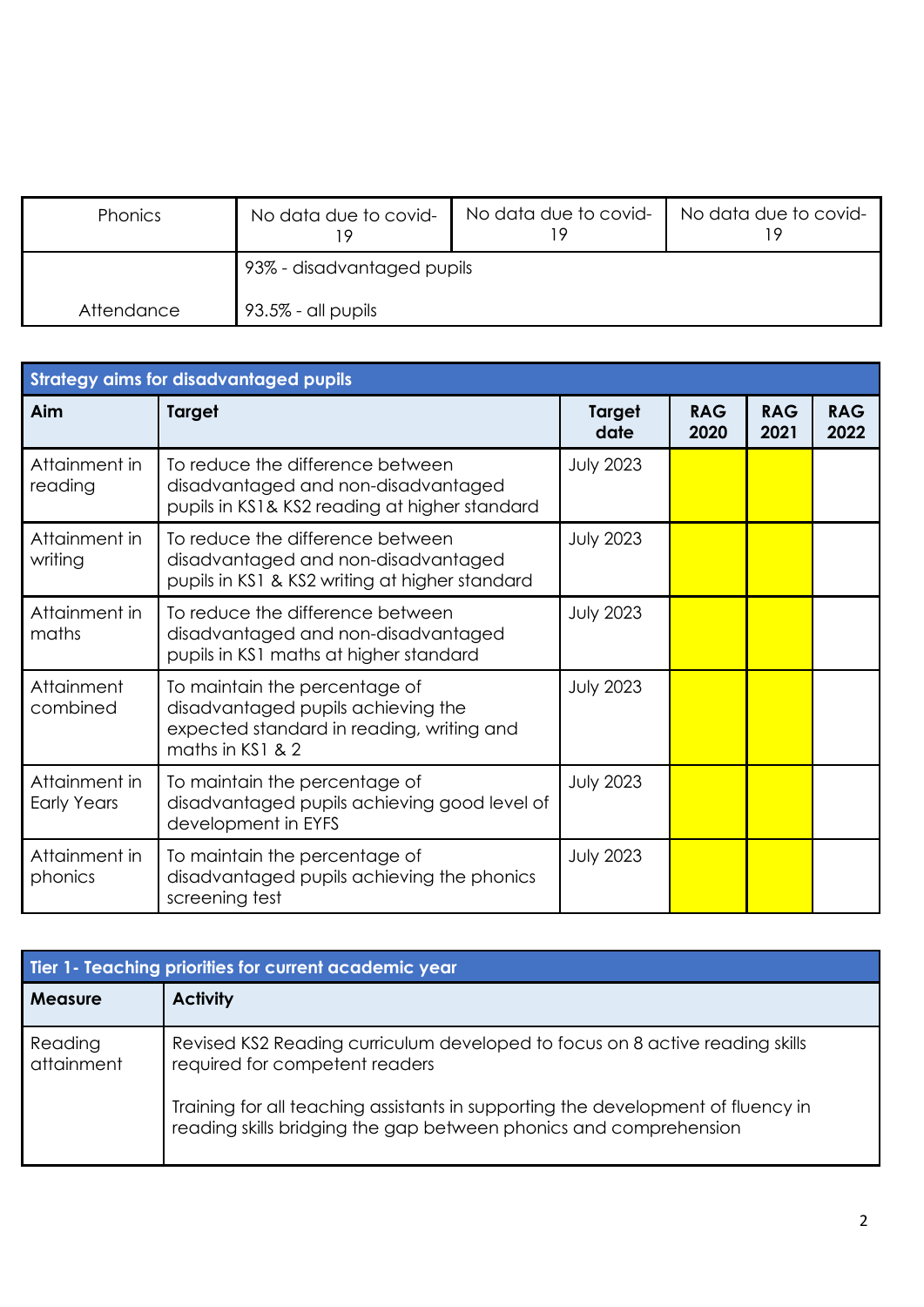|                          | Development of benchmarking to support struggling readers to further pinpoint<br>areas of development for children below ARE<br>Training for benchmarking for TAs<br>Training in vocabulary teaching for all teachers to implement within Guided Reading<br>sessions<br>Training in importance of class readers and text selection to ensure children exposed<br>to wide variety of texts throughout time at school                                                                                                                                                                                                                                                                                                                                                                                                                                                                                                       |
|--------------------------|---------------------------------------------------------------------------------------------------------------------------------------------------------------------------------------------------------------------------------------------------------------------------------------------------------------------------------------------------------------------------------------------------------------------------------------------------------------------------------------------------------------------------------------------------------------------------------------------------------------------------------------------------------------------------------------------------------------------------------------------------------------------------------------------------------------------------------------------------------------------------------------------------------------------------|
| Maths<br>attainment      | All staff to be trained in Power Maths.<br>Teachers trained in MARK assessment system.<br>Purchase resources for maths teaching; text books, workbooks, concrete resources.<br>Update the maths and calculations policies.<br>Adapt timetables to allow for catch up maths time.                                                                                                                                                                                                                                                                                                                                                                                                                                                                                                                                                                                                                                          |
| Remote<br>Learning       | Develop remote learning policy and plan.<br>Train teachers on the use of on-line learning platforms.<br>Agree timetables for each year group and share these with families.<br>Monitor engagement of pupils home learning and support pupils/parents where<br>engagement is low.<br>Provide devices to families that need them.                                                                                                                                                                                                                                                                                                                                                                                                                                                                                                                                                                                           |
| Phonics<br>attainment    | Ensure all staff are trained in phonics.<br>Monitor phonics teaching.<br>Purchase new resources for phonics teaching.<br>Identify gaps in phonics knowledge and plan interventions accordingly.                                                                                                                                                                                                                                                                                                                                                                                                                                                                                                                                                                                                                                                                                                                           |
| Speech and<br>language   | All children are screened using Wellcomm screening process and children identified<br>for further support.<br>Speech and Language Therapist employed to work with vulnerable children<br>identified through screening<br>All EYFS staff to receive specialist training from Speech and Language<br>Selected staff chosen to develop setting in order to provide Communication Friendly<br>School.<br>External Elklan leads to provide review and school specific development plan for 3<br>year development of language across the EYFS and KS1 settings<br>Talk Boost Intervention for children in KS1 and KS2 who require additional language<br>development<br>Talk Boost Training for 8 members of staff across KS1 and KS2 to ensure high quality<br>support is delivered in all phases<br>Purchase of Read, Write, Perform English units to further support development of<br>language through literacy objectives. |
| Health and<br>well being | Agree health and well-being leaders<br>Agree an action plan to promote and support the health and well-being of pupils                                                                                                                                                                                                                                                                                                                                                                                                                                                                                                                                                                                                                                                                                                                                                                                                    |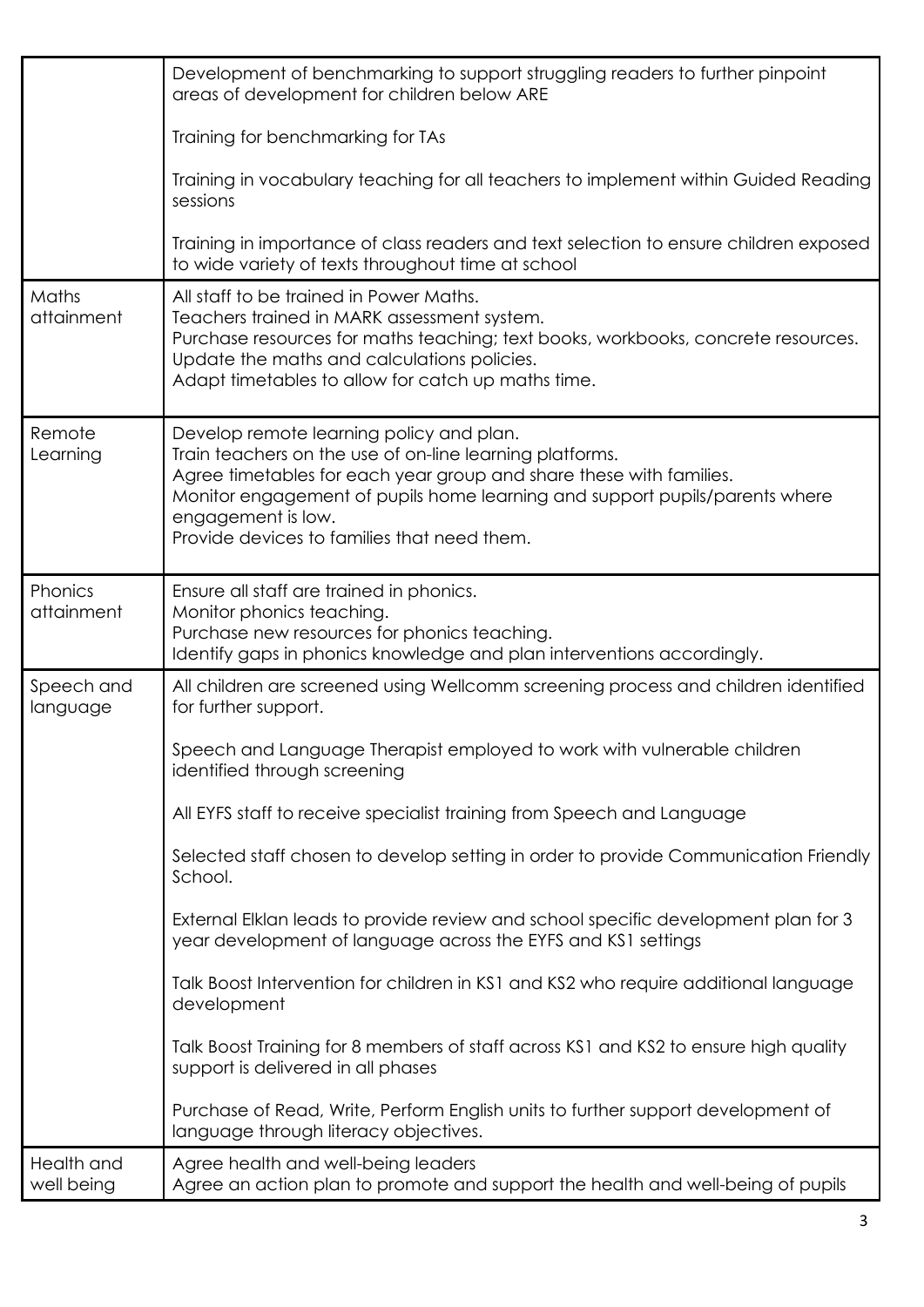|                                                               | Key staff to attend mental health first aid training.<br>Produce a fortnightly newsletter for all families, signposting to agencies.<br>Monitor the PSHE curriculum and develop strategies.<br>Implement the Rainbow Recovery Curriculum for pupils returning in September 2020<br>with a strong focus on PSHE. |
|---------------------------------------------------------------|-----------------------------------------------------------------------------------------------------------------------------------------------------------------------------------------------------------------------------------------------------------------------------------------------------------------|
| <b>Barriers</b> to<br>learning these<br>priorities<br>address | Gaps in learning due to partial school closure in 2019/10.<br>Bubble closures.<br>Lack of engagement in home learning.<br>Speech and language barriers due to gaps in vocabulary and/or language barriers                                                                                                       |
| Projected<br>spend                                            | £26935                                                                                                                                                                                                                                                                                                          |

| Tier 2- Targeted academic support for current academic year |                                                                                                                                                                                                                                                       |  |  |
|-------------------------------------------------------------|-------------------------------------------------------------------------------------------------------------------------------------------------------------------------------------------------------------------------------------------------------|--|--|
| <b>Measure</b>                                              | <b>Activity</b>                                                                                                                                                                                                                                       |  |  |
| Speech and<br>language                                      | Elklan training for EYFS staff and level 3 trained Elklan teacher to review language<br>and communication environment within early years settings.                                                                                                    |  |  |
|                                                             | External Elklan leads to provide review and school specific development plan for 3<br>year development of language across the EYFS and KS1 settings                                                                                                   |  |  |
|                                                             | In Reception and Y1 teachers and TAs trained in Nuffield Early Language<br>Intervention for all Reception pupils and future Y1 pupils that require support.                                                                                           |  |  |
| Maths<br>attainment                                         | Purchase licences for Times tables Rock stars for KS2<br>Review timetable to allow for maths interventions                                                                                                                                            |  |  |
| <b>EYFS</b> attainment                                      | Assess pupils on entry and throughout the year<br>Deliver interventions that closely match the needs of pupils<br>Review and resources the EY environment to ensure it meets the needs of the<br>pupils                                               |  |  |
| Phonics<br>attainment                                       | Target pupils for phonics interventions to ensure they reach the age-related<br>expectations<br>Ensure staff have the necessary resources to teach effective phonics lessons<br>Regularly assess pupils so that gaps in learning are identified early |  |  |
| Reading<br>attainment                                       | Subject knowledge training for all KS2 teachers in active reading skills.<br>Training in revised curriculum for all KS2 teachers                                                                                                                      |  |  |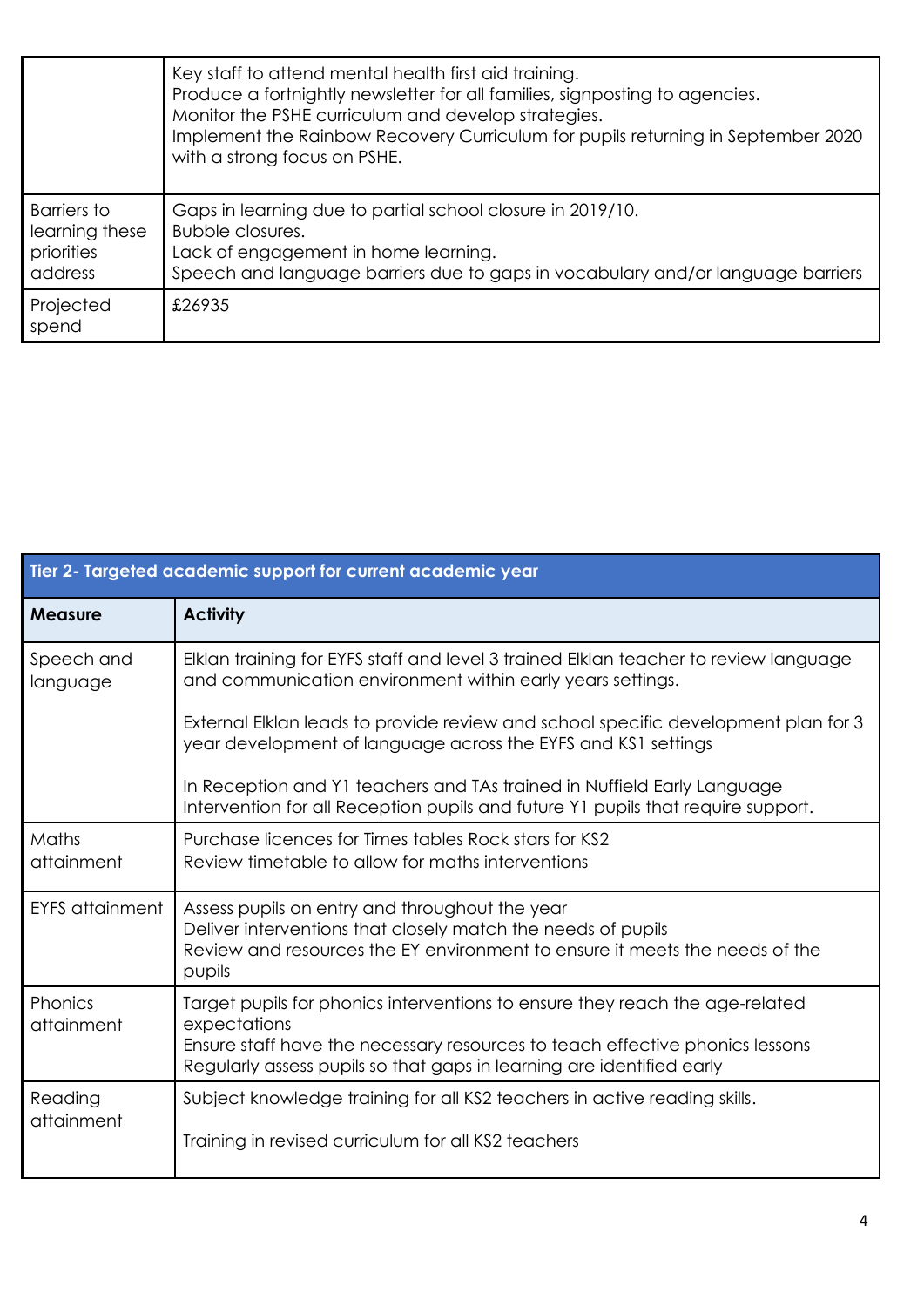|                                                               | Revised KS1 Reading curriculum<br>Training in revised KS1 curriculum for all KS1 teachers                                                                                                                     |  |  |
|---------------------------------------------------------------|---------------------------------------------------------------------------------------------------------------------------------------------------------------------------------------------------------------|--|--|
|                                                               |                                                                                                                                                                                                               |  |  |
|                                                               | Purchase of fully decodable phonics books for KS1 Guided Reading Group<br>$\bullet$<br>sessions<br>Purchase of IDL - dyslexic intervention to support children with dyslexia in<br>$\bullet$<br>reading.      |  |  |
| <b>Barriers</b> to<br>learning these<br>priorities<br>address | Staff not trained in various speech and language strategies and new reading<br>curriculum.<br>Pupils with limited vocabulary and delayed language acquisition.<br>Gaps in learning due to covid restrictions. |  |  |
| Projected<br>spend                                            | £198,375                                                                                                                                                                                                      |  |  |

| Tier 3- Wider strategies for current academic year            |                                                                                                                                                                                                                                                                                                                                                                                            |  |  |
|---------------------------------------------------------------|--------------------------------------------------------------------------------------------------------------------------------------------------------------------------------------------------------------------------------------------------------------------------------------------------------------------------------------------------------------------------------------------|--|--|
| <b>Measure</b>                                                | <b>Activity</b>                                                                                                                                                                                                                                                                                                                                                                            |  |  |
| Speech and<br>Language<br>development                         | Speech and language Therapist audit of school environment to identify areas to<br>develop and further broaden vocabulary.                                                                                                                                                                                                                                                                  |  |  |
| <b>Attendance</b>                                             | Maintain breakfast club for pupils to ensure children are eating breakfast and are a<br>school on time<br>Maintain after school clubs to provide access to a range of sports activities and<br>competitions and to provide enrichment opportunities.<br>Additional support for attendance lead to ensure school are pro-active in<br>addressing attendance issues and supporting families. |  |  |
| Remote<br>learning                                            | Teaching Assistants to support remote learning and maintain regular contact with<br>families.<br>Provision of technology.<br>Learning mentor to maintain contact and support for vulnerable pupils working at<br>home.<br>Provision of alternative learning media to those pupils that do not want to<br>complete learning on-line.                                                        |  |  |
| <b>Barriers</b> to<br>learning these<br>priorities<br>address | Lack of engagement in remote learning.<br>Poor attendance and engagement with school.<br>Lack of ICT in homes/school.<br>Limited vocabulary acquisition.                                                                                                                                                                                                                                   |  |  |
| Projected<br>spend                                            | £54,450                                                                                                                                                                                                                                                                                                                                                                                    |  |  |